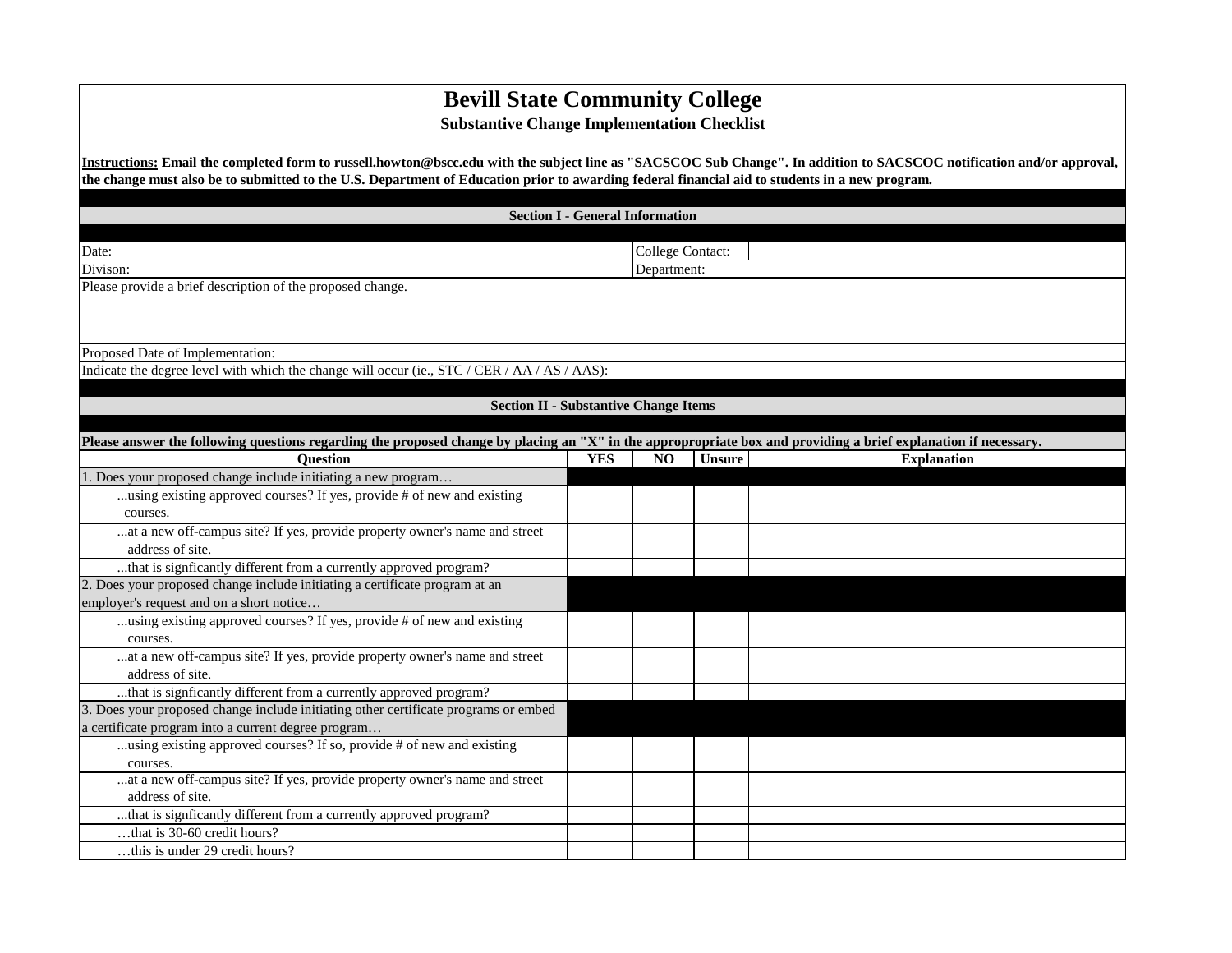| 4. Does your proposed change include initiating a relationship with another           |                                                                                                    |  |  |  |
|---------------------------------------------------------------------------------------|----------------------------------------------------------------------------------------------------|--|--|--|
| institution                                                                           |                                                                                                    |  |  |  |
| acrredited by SACSCOC?                                                                |                                                                                                    |  |  |  |
| with a non-accredited institution?                                                    |                                                                                                    |  |  |  |
| through joint or dual programs where a student studies at 2+                          |                                                                                                    |  |  |  |
| institutions and is awarded a single or multiple credentials?                         |                                                                                                    |  |  |  |
| 5. Does your proposed change include initiating or adding additonal coursework at an  |                                                                                                    |  |  |  |
| off-campus site (dual enrollment) where a student can obtain                          |                                                                                                    |  |  |  |
| 50% or more of the credits toward a program or certificate?                           |                                                                                                    |  |  |  |
| 25-49% of the credit toward a program or certificate?                                 |                                                                                                    |  |  |  |
| 24% or less of the credit toward a program or certificate?                            |                                                                                                    |  |  |  |
| If you responded "yes" to any of the questions above, please provide property owner's |                                                                                                    |  |  |  |
| name and street address of the off-campus site.                                       |                                                                                                    |  |  |  |
| 6. Does your proposed change include                                                  |                                                                                                    |  |  |  |
| initiating an expansion of current degree level?                                      |                                                                                                    |  |  |  |
| altering the length of a program by $25\%$ or more of the credits required for        |                                                                                                    |  |  |  |
| the program or certificate?                                                           |                                                                                                    |  |  |  |
| initiating or expanding an existing traditional program to 50% or more of the         |                                                                                                    |  |  |  |
| program fully online?                                                                 |                                                                                                    |  |  |  |
| consolidating or mergering two existing programs?                                     |                                                                                                    |  |  |  |
| initiating programs / courses offered through a contracutal agreement or              |                                                                                                    |  |  |  |
| consortium?                                                                           |                                                                                                    |  |  |  |
| initiating degree completion programs?                                                |                                                                                                    |  |  |  |
| inactivating an existing program? If yes, identify the program.                       |                                                                                                    |  |  |  |
| reactivating an existing program that has been inactivated in the last 3 years?       |                                                                                                    |  |  |  |
| closing a program where the institution plans to teach out its own students?          |                                                                                                    |  |  |  |
|                                                                                       |                                                                                                    |  |  |  |
|                                                                                       | <b>Section III - Additional Questions Regarding Proposed New Program</b>                           |  |  |  |
|                                                                                       |                                                                                                    |  |  |  |
|                                                                                       | Complete this section only if the proposed change includes initiating a new program / certificate. |  |  |  |
| # of credit hrs for new degree / certificate:<br># of new courses added to program:   | # of new FT and PT faculty needed:<br>Required credentials of faculty:                             |  |  |  |
|                                                                                       |                                                                                                    |  |  |  |
| Costs of new library materials to support program:                                    | Costs of new equipment to support program:                                                         |  |  |  |
| How will program be funded (grants, institutional, etc.)?                             | Anticipated # of new students entering the program in 1st year:                                    |  |  |  |
| Projected Date of Implementation:                                                     | Projected Date of Approval by Curriculum Committee:                                                |  |  |  |
| FOR OIER OFFICE USE ONLY                                                              |                                                                                                    |  |  |  |
|                                                                                       |                                                                                                    |  |  |  |
|                                                                                       |                                                                                                    |  |  |  |
| Date Implementation Checklist Was Received:                                           | Date Proposed Change was Added to Sub Change Tracking Log:                                         |  |  |  |
| Is Proposed Change "Substantive" by SACSCOC Definition?                               |                                                                                                    |  |  |  |